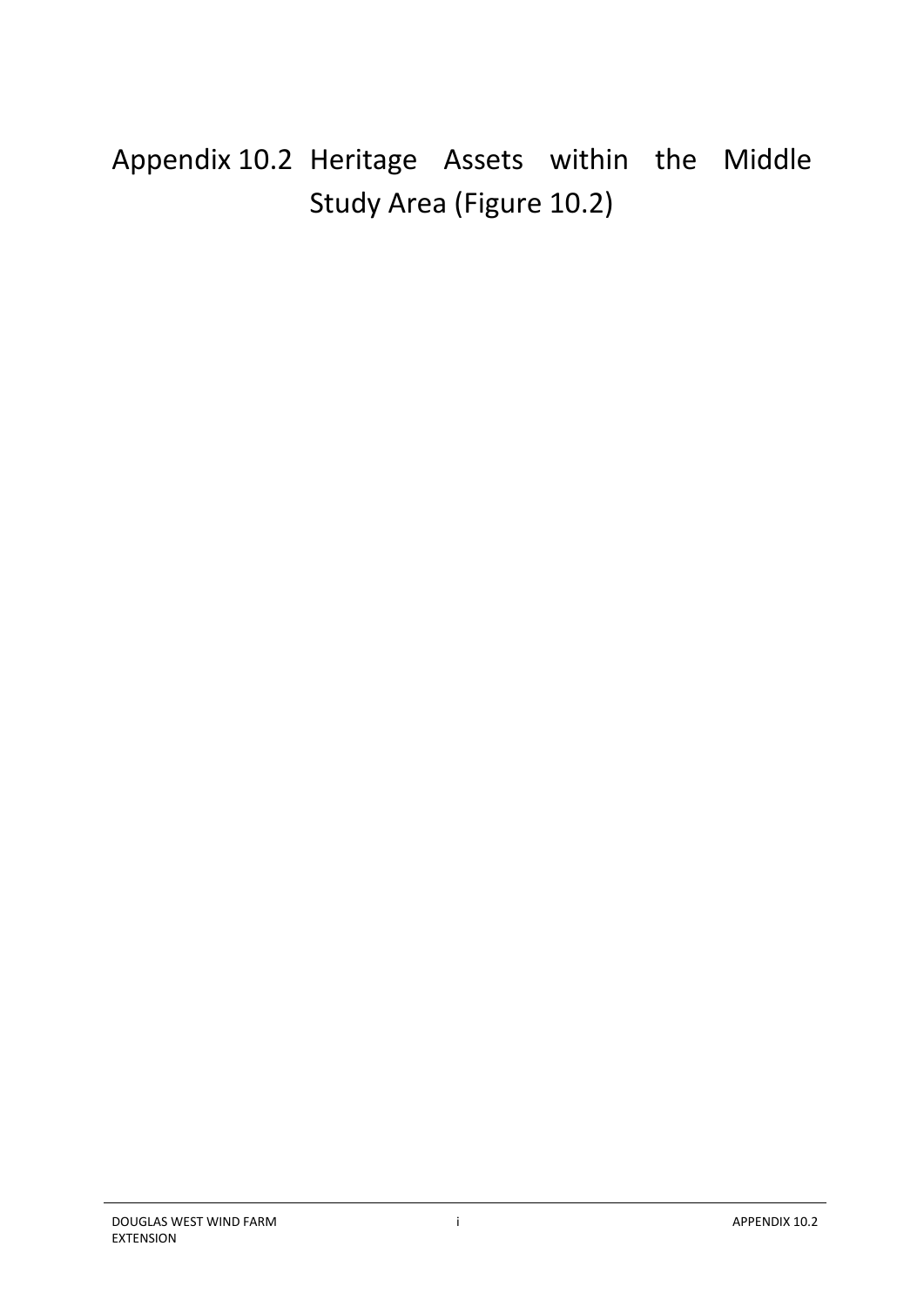This page is intentionally blank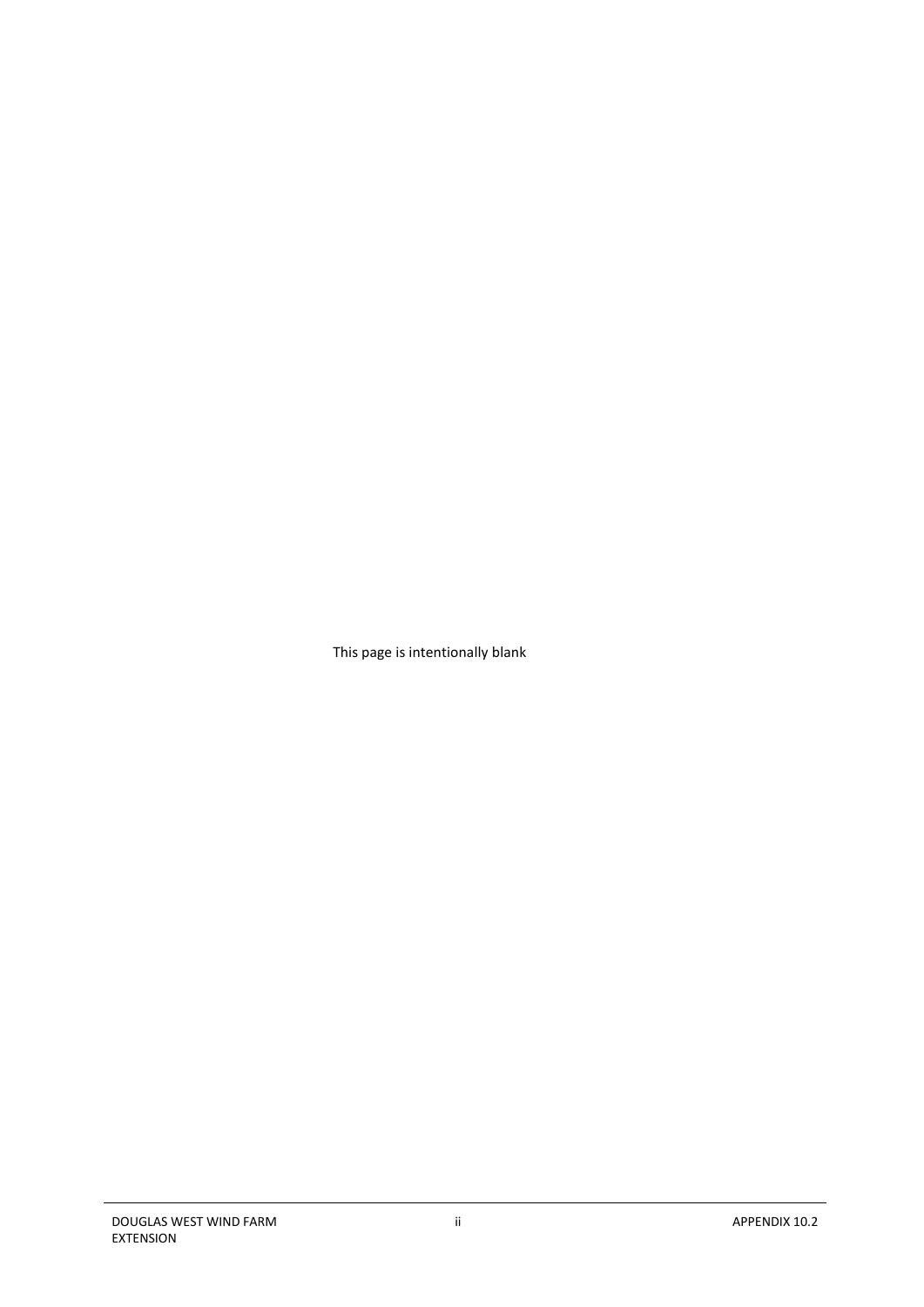## Appendix 10.2 Heritage Assets within the Middle Study Area (Figure 10.2)

| Designation<br>Ref | <b>Designation Name</b>                                                                                                                                                 | <b>Designation Type</b>              | Sensitivity of<br>Asset | <b>Setting</b>                                                                                                                                   | <b>Turbine Tip</b><br><b>Visibility (ZTV)</b> | <b>Turbine Hub</b><br><b>Visibility (ZTV)</b> | <b>Distance to</b><br><b>Nearest</b><br><b>Turbine</b> | <b>Nearest</b><br><b>Turbine No</b> | <b>Magnitude of Impact</b>                                                                                     | <b>Significance of Effect</b> | <b>Visualisation Ref</b> |
|--------------------|-------------------------------------------------------------------------------------------------------------------------------------------------------------------------|--------------------------------------|-------------------------|--------------------------------------------------------------------------------------------------------------------------------------------------|-----------------------------------------------|-----------------------------------------------|--------------------------------------------------------|-------------------------------------|----------------------------------------------------------------------------------------------------------------|-------------------------------|--------------------------|
| SM90265            | St Bride's Church, Douglas                                                                                                                                              | Scheduled<br>Monument                | High                    | Within Douglas CA; west edge of<br>town; enclosed by historic townscape<br>buildings on west, south and east                                     | $10-13$                                       | $10-13$                                       | 2.5                                                    | T13                                 | Minor (slight change in wider<br>surroundings but enclosed<br>churchyard setting retained)                     | Moderate                      | Fig 10.6                 |
| SM2931             | Glenbuck Ironworks, 470m NW<br>of Glenbuck Home Farm                                                                                                                    | Scheduled<br>Monument                | High                    | Moorland setting north of Glenbuck<br>farm; surrounded by opencast coal<br>working                                                               | No visibility                                 | No visibility                                 | 4.5                                                    | T1                                  | None                                                                                                           | None                          |                          |
| 10142              | Arkney Hill                                                                                                                                                             | <b>HER Code V</b>                    | Medium                  | Commercial forestry plantation; open<br>moorland setting; north facing slope,<br>close to watercourse; open aspect to<br>north                   | $10-13$                                       | $10-13$                                       | 0.4                                                    | T <sub>10</sub>                     | Moderate (encircled by turbines<br>but still within commercial<br>forestry and wider wind farm<br>development) | Moderate                      |                          |
| 10061              | Weston                                                                                                                                                                  | <b>HER Code V</b>                    | Medium                  | Open moorland setting on north-<br>facing slope; open aspect to north<br>towards Douglas (partially obstructed<br>by modern forestry plantation) | $10-13$                                       | $10-13$                                       | 4.0                                                    | T11                                 | Minor (open local moorland<br>setting retained)                                                                | Minor                         |                          |
| LB1457             | Douglas Village Earl of Angus'<br>Monument                                                                                                                              | Category A Listed<br><b>Building</b> | High                    | Within Douglas CA; formal park<br>setting on west edge of CA, close to<br>Douglas Water; localised setting                                       | $10-13$                                       | $10-13$                                       | 2.4                                                    | T13                                 | Negligible (very minor change to<br>the localised enclosed park<br>setting)                                    | Minor                         | Fig 10.5                 |
| LB1490             | St Bride's Chapel, including<br>choir and memorial stones in<br>churchyard, excluding<br><b>Scheduled Monument</b><br>SM90265, Boundary Walls and<br>Gatepiers, Douglas | Category A Listed<br><b>Building</b> | High                    | Within Douglas CA; west edge of<br>town; enclosed by historic townscape<br>buildings on west, south and east                                     | $10-13$                                       | $10-13$                                       | 2.5                                                    | T <sub>13</sub>                     | Minor (slight change in wider<br>surroundings but enclosed<br>churchyard setting retained)                     | Moderate                      | Fig 10.6                 |
| LB1497             | Old Poneil Bridge                                                                                                                                                       | Category B Listed<br><b>Building</b> | Medium                  | Rural farmland setting; carries old<br>track over Poniel Water; localised<br>setting                                                             | $10-13$                                       | $10-13$                                       | 4.7                                                    | T12                                 | Negligible (local setting<br>unaffected)                                                                       | Negligible                    |                          |
| LB7688             | Auchlochan Bridge                                                                                                                                                       | Category B Listed<br><b>Building</b> | Medium                  | Riverside setting; carries road over<br>River Nethan on outskirts of<br>Lesmahagow; localised setting                                            | $10-13$                                       | $10-13$                                       | 5.0                                                    | T12                                 | Negligible (local setting<br>unaffected)                                                                       | Negligible                    |                          |
| LB7692             | Birkhill, including Stable Wing.                                                                                                                                        | Category B Listed<br><b>Building</b> | Medium                  | Enclosed, secluded wooded setting in<br>rural farmland; localised setting                                                                        | $10-13$                                       | $10-13$                                       | 3.8                                                    | T12                                 | Negligible (local setting<br>unaffected)                                                                       | Negligible                    |                          |
| LB13402            | West Toun, Coalburn, Statue of<br>a Highlander                                                                                                                          | Category B Listed<br><b>Building</b> | Medium                  | Private and secluded farmstead<br>setting; localised setting                                                                                     | $10-13$                                       | $10-13$                                       | 1.8                                                    | T12                                 | Negligible (local setting<br>unaffected)                                                                       | Negligible                    |                          |
| LB1448             | Castle Mains                                                                                                                                                            | Category B Listed<br><b>Building</b> | Medium                  | Rural farmland setting; adjacent to<br>motorway interchange islands;<br>localised setting                                                        | $10-13$                                       | $10-13$                                       | 4.5                                                    | T13                                 | Negligible (local setting<br>unaffected)                                                                       | Negligible                    |                          |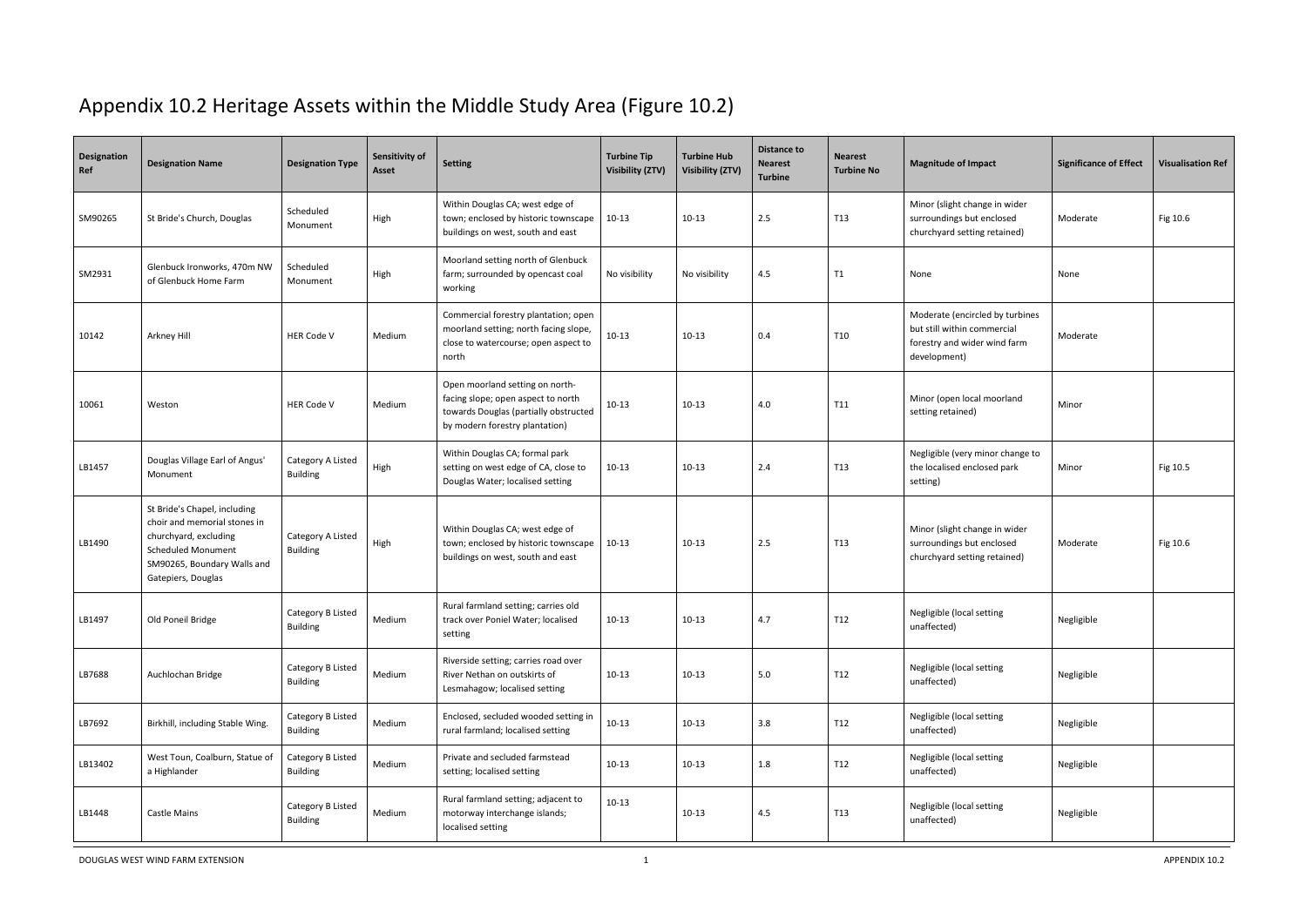| Designation<br>Ref | <b>Designation Name</b>                                                                             | <b>Designation Type</b>              | Sensitivity of<br>Asset | <b>Setting</b>                                                                                                                                                  | <b>Turbine Tip</b><br><b>Visibility (ZTV)</b> | <b>Turbine Hub</b><br>Visibility (ZTV) | Distance to<br><b>Nearest</b><br><b>Turbine</b> | <b>Nearest</b><br><b>Turbine No</b> | <b>Magnitude of Impact</b>                                                                               | <b>Significance of Effect</b> | <b>Visualisation Ref</b>         |
|--------------------|-----------------------------------------------------------------------------------------------------|--------------------------------------|-------------------------|-----------------------------------------------------------------------------------------------------------------------------------------------------------------|-----------------------------------------------|----------------------------------------|-------------------------------------------------|-------------------------------------|----------------------------------------------------------------------------------------------------------|-------------------------------|----------------------------------|
| LB1451             | Douglas Village Ayr Road<br>Springhill                                                              | Category B Listed<br><b>Building</b> | Medium                  | Secluded, enclosed setting in<br>suburban housing at southern end of<br>Douglas townscape; enclosed but<br>modern housing; localised setting                    | $10-13$                                       | $10-13$                                | 2.7                                             | T13                                 | Negligible (local setting<br>unaffected)                                                                 | Negligible                    |                                  |
| LB1452             | Douglas Village 38 Ayr Road<br>Earlston                                                             | Category B Listed<br><b>Building</b> | Medium                  | Urban setting within Douglas CA;<br>localised townscape setting                                                                                                 | $10-13$                                       | $10-13$                                | 2.7                                             | T <sub>13</sub>                     | Negligible (urban townscape<br>setting unaffected)                                                       | Negligible                    | LVIA VP 16; Fig<br>10.5-10.7     |
| LB1453             | Douglas Village Ayr Road<br>Douglas Arms Hotel                                                      | Category B Listed<br><b>Building</b> | Medium                  | Urban setting within Douglas CA;<br>localised townscape setting                                                                                                 | $10-13$                                       | $10-13$                                | 2.6                                             | T13                                 | Negligible (urban townscape<br>setting unaffected)                                                       | Negligible                    | LVIA VP 16; Fig<br>$10.5 - 10.7$ |
| LB1454             | Douglas Village Bell's Wynd,<br>Douglas Heritage Museum<br>(former St Sophia's Episcopal<br>Church) | Category B Listed<br><b>Building</b> | Medium                  | Urban setting within Douglas CA;<br>localised townscape setting                                                                                                 | $10-13$                                       | $10-13$                                | 2.5                                             | T13                                 | Negligible (urban townscape<br>setting unaffected)                                                       | Negligible                    | LVIA VP 16; Fig<br>10.5-10.7     |
| LB1456             | Douglas Village Douglas Parish<br>Church                                                            | Category B Listed<br><b>Building</b> | Medium                  | Urban setting within Douglas CA;<br>localised townscape setting                                                                                                 | $10-13$                                       | $10-13$                                | 2.6                                             | T13                                 | Negligible (urban townscape<br>setting unaffected)                                                       | Negligible                    | LVIA VP 16; Fig<br>10.5-10.7     |
| LB1463             | Uddington Village, Konisberg                                                                        | Category B Listed<br><b>Building</b> | Medium                  | Rural farmland roadside setting;<br>localised setting                                                                                                           | $10 - 13$                                     | $10-13$                                | 4.9                                             | T13                                 | Negligible (local setting<br>unaffected)                                                                 | Negligible                    |                                  |
| LB1487             | Douglas Village 74 Main Street<br>Sun Inn                                                           | Category B Listed<br><b>Building</b> | Medium                  | Urban setting within Douglas CA;<br>localised townscape setting                                                                                                 | $10-13$                                       | $10-13$                                | 2.5                                             | T13                                 | Negligible (urban townscape<br>setting unaffected)                                                       | Negligible                    | LVIA VP 16; Fig<br>10.5-10.7     |
| LB1489             | Douglas Village Mansefield                                                                          | Category B Listed<br><b>Building</b> | Medium                  | Victorian suburban housing at<br>southern end of Douglas townscape;<br>localised setting                                                                        | $10-13$                                       | $10-13$                                | 2.8                                             | T <sub>13</sub>                     | Negligible (local setting<br>unaffected)                                                                 | Negligible                    |                                  |
| LB1494             | Happendon Lodge                                                                                     | Category B Listed<br><b>Building</b> | Medium                  | Enclosed setting; adjacent to<br>motorway services alongside M74 at<br>Harpenden                                                                                | $10-13$                                       | $10-13$                                | 4.0                                             | T13                                 | Negligible (local setting<br>unaffected)                                                                 | Negligible                    |                                  |
| LB1496             | <b>New Mains</b>                                                                                    | Category B Listed<br><b>Building</b> | Medium                  | Enclosed farmstead setting adjacent<br>to A70 northeast of Douglas;<br>localised setting                                                                        | $10-13$                                       | $10-13$                                | 3.4                                             | <b>T13</b>                          | Negligible (local setting<br>unaffected)                                                                 | Negligible                    |                                  |
| LB1449             | Douglas Estate Douglas Castle                                                                       | Category C Listed<br><b>Building</b> | Low                     | River valley setting on south bank of<br>Douglas Water; views to southwest<br>and northeast along river valley;<br>association with medieval town of<br>Douglas | $10-13$                                       | $10-13$                                | 2.8                                             | T <sub>13</sub>                     | Minor (slight change in wider<br>surroundings but associations<br>with Douglas Water valley<br>retained) | Minor                         | LVIA VP 3                        |
| LB1450             | Douglas Estate North Bridge<br>over Burnhouse Burn                                                  | Category C Listed<br><b>Building</b> | Low                     | Urban setting within Douglas CA;<br>localised townscape setting                                                                                                 | $10-13$                                       | $10-13$                                | 2.5                                             | <b>T13</b>                          | Negligible (urban townscape<br>setting unaffected)                                                       | Negligible                    | LVIA VP 16; Fig<br>10.5-10.7     |
| LB1455             | Douglas Village 2, 4 Clyde Road                                                                     | Category C Listed<br><b>Building</b> | Low                     | Urban setting within Douglas CA;<br>localised townscape setting                                                                                                 | $10-13$                                       | $10-13$                                | 2.6                                             | T <sub>13</sub>                     | Negligible (urban townscape<br>setting unaffected)                                                       | Negligible                    | LVIA VP 16; Fig<br>10.5-10.7     |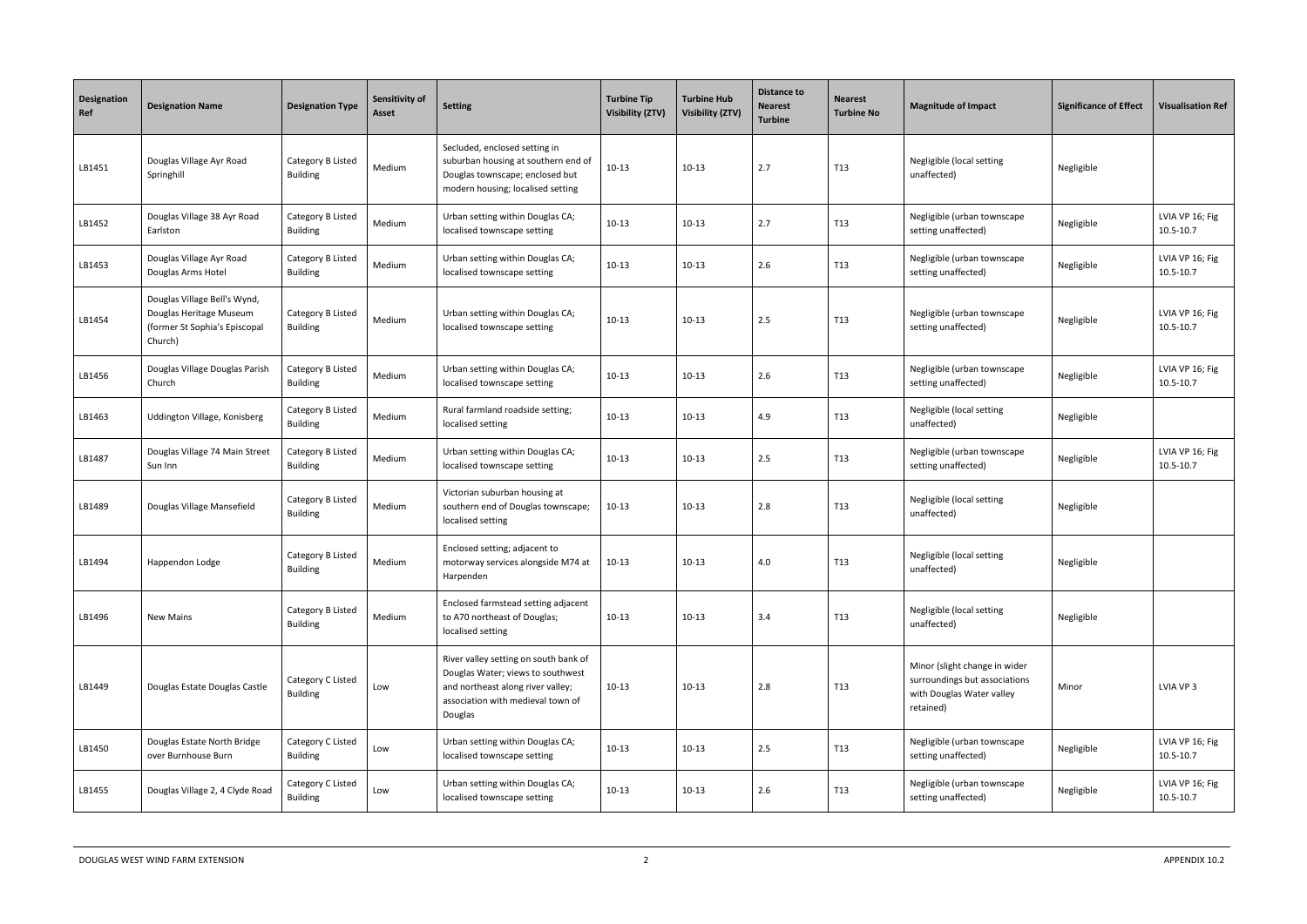| Designation<br>Ref | <b>Designation Name</b>                             | <b>Designation Type</b>              | Sensitivity of<br>Asset | <b>Setting</b>                                                                                                 | <b>Turbine Tip</b><br><b>Visibility (ZTV)</b> | <b>Turbine Hub</b><br>Visibility (ZTV) | <b>Distance to</b><br><b>Nearest</b><br><b>Turbine</b> | <b>Nearest</b><br><b>Turbine No</b> | <b>Magnitude of Impact</b>                         | <b>Significance of Effect</b> | <b>Visualisation Ref</b>         |
|--------------------|-----------------------------------------------------|--------------------------------------|-------------------------|----------------------------------------------------------------------------------------------------------------|-----------------------------------------------|----------------------------------------|--------------------------------------------------------|-------------------------------------|----------------------------------------------------|-------------------------------|----------------------------------|
| LB1458             | Douglas Village 61 Main Street                      | Category C Listed<br><b>Building</b> | Low                     | Urban setting within Douglas CA;<br>localised townscape setting                                                | $10-13$                                       | $10-13$                                | 2.5                                                    | T13                                 | Negligible (urban townscape<br>setting unaffected) | Negligible                    | LVIA VP 16; Fig<br>10.5-10.7     |
| LB1459             | Douglas Village 63, 65 Main<br>Street               | Category C Listed<br><b>Building</b> | Low                     | Urban setting within Douglas CA;<br>localised townscape setting                                                | $10-13$                                       | $10-13$                                | 2.5                                                    | T13                                 | Negligible (urban townscape<br>setting unaffected) | Negligible                    | LVIA VP 16; Fig<br>10.5-10.7     |
| LB1460             | Douglas Village 67, 69 Main<br>Street               | Category C Listed<br><b>Building</b> | Low                     | Urban setting within Douglas CA;<br>localised townscape setting                                                | $10-13$                                       | $10-13$                                | 2.5                                                    | T <sub>13</sub>                     | Negligible (urban townscape<br>setting unaffected) | Negligible                    | LVIA VP 16; Fig<br>$10.5 - 10.7$ |
| LB1461             | Parkhall                                            | Category C Listed<br><b>Building</b> | Low                     | Rural farmland roadside setting;<br>association with old toll house<br>'Konisberg' (LB1463); localised setting | $10-13$                                       | $10-13$                                | 4.7                                                    | T13                                 | Negligible (local setting<br>unaffected)           | Negligible                    |                                  |
| LB1462             | Uddington Village Ptarmigan<br>Cottage              | Category C Listed<br><b>Building</b> | Low                     | Rural farmland roadside setting;<br>association with old toll house<br>'Konisberg' (LB1463); localised setting | $10-13$                                       | $10-13$                                | 4.9                                                    | T13                                 | Negligible (local setting<br>unaffected)           | Negligible                    |                                  |
| LB1484             | Douglas Village 87, 89 Main<br>Street               | Category C Listed<br><b>Building</b> | Low                     | Urban setting within Douglas CA;<br>localised townscape setting                                                | $10-13$                                       | $10-13$                                | 2.5                                                    | T13                                 | Negligible (urban townscape<br>setting unaffected) | Negligible                    | LVIA VP 16; Fig<br>10.5-10.7     |
| LB1485             | Douglas Village 56, 58, 60 Main<br>Street           | Category C Listed<br><b>Building</b> | Low                     | Urban setting within Douglas CA;<br>localised townscape setting                                                | $10-13$                                       | $10-13$                                | 2.5                                                    | T13                                 | Negligible (urban townscape<br>setting unaffected) | Negligible                    | LVIA VP 16; Fig<br>10.5-10.7     |
| LB1486             | Douglas Village 62, 64, 66 Main<br>Street           | Category C Listed<br><b>Building</b> | Low                     | Urban setting within Douglas CA;<br>localised townscape setting                                                | $10-13$                                       | $10-13$                                | 2.5                                                    | T13                                 | Negligible (urban townscape<br>setting unaffected) | Negligible                    | LVIA VP 16; Fig<br>10.5-10.7     |
| LB1488             | Douglas Village 84 Main Street                      | Category C Listed<br><b>Building</b> | Low                     | Urban setting within Douglas CA;<br>localised townscape setting                                                | $10 - 13$                                     | $10-13$                                | 2.5                                                    | T13                                 | Negligible (urban townscape<br>setting unaffected) | Negligible                    | LVIA VP 16; Fig<br>$10.5 - 10.7$ |
| LB1491             | Douglas Village 5 The Loaning                       | Category C Listed<br><b>Building</b> | Low                     | Urban setting within Douglas CA;<br>localised townscape setting                                                | $10-13$                                       | $10-13$                                | 2.6                                                    | T <sub>13</sub>                     | Negligible (urban townscape<br>setting unaffected) | Negligible                    | LVIA VP 16; Fig<br>10.5-10.7     |
| LB1492             | Douglas Village 7 The Loaning                       | Category C Listed<br><b>Building</b> | Low                     | Urban setting within Douglas CA;<br>localised townscape setting                                                | $10-13$                                       | $10-13$                                | 2.6                                                    | T <sub>13</sub>                     | Negligible (urban townscape<br>setting unaffected) | Negligible                    | LVIA VP 16; Fig<br>10.5-10.7     |
| LB1493             | Douglas Village 2, 4 The<br>Loaning                 | Category C Listed<br><b>Building</b> | Low                     | Urban setting within Douglas CA;<br>localised townscape setting                                                | $10-13$                                       | $10-13$                                | 2.6                                                    | <b>T13</b>                          | Negligible (urban townscape<br>setting unaffected) | Negligible                    | LVIA VP 16; Fig<br>10.5-10.7     |
| LB1495             | Millbank                                            | Category C Listed<br><b>Building</b> | Low                     | Rural farmland setting; adjacent to<br>motorway interchange islands;<br>localised setting                      | $10-13$                                       | $10-13$                                | 4.6                                                    | T13                                 | Minor (slight change in wider<br>surroundings)     | Negligible                    |                                  |
| LB50883            | 81 and 83 Ayr Road                                  | Category C Listed<br><b>Building</b> | Low                     | Urban setting within Douglas CA;<br>localised townscape setting                                                | $10-13$                                       | $10-13$                                | 2.6                                                    | T13                                 | Negligible (urban townscape<br>setting unaffected) | Negligible                    | LVIA VP 16; Fig<br>10.5-10.7     |
| LB50884            | 42 Ayr Road, Braehead (also<br>known as 3 Braehead) | Category C Listed<br><b>Building</b> | Low                     | Urban setting within Douglas CA;<br>localised townscape setting                                                | $10-13$                                       | $10-13$                                | 2.7                                                    | T13                                 | Negligible (urban townscape<br>setting unaffected) | Negligible                    | LVIA VP 16; Fig<br>10.5-10.7     |